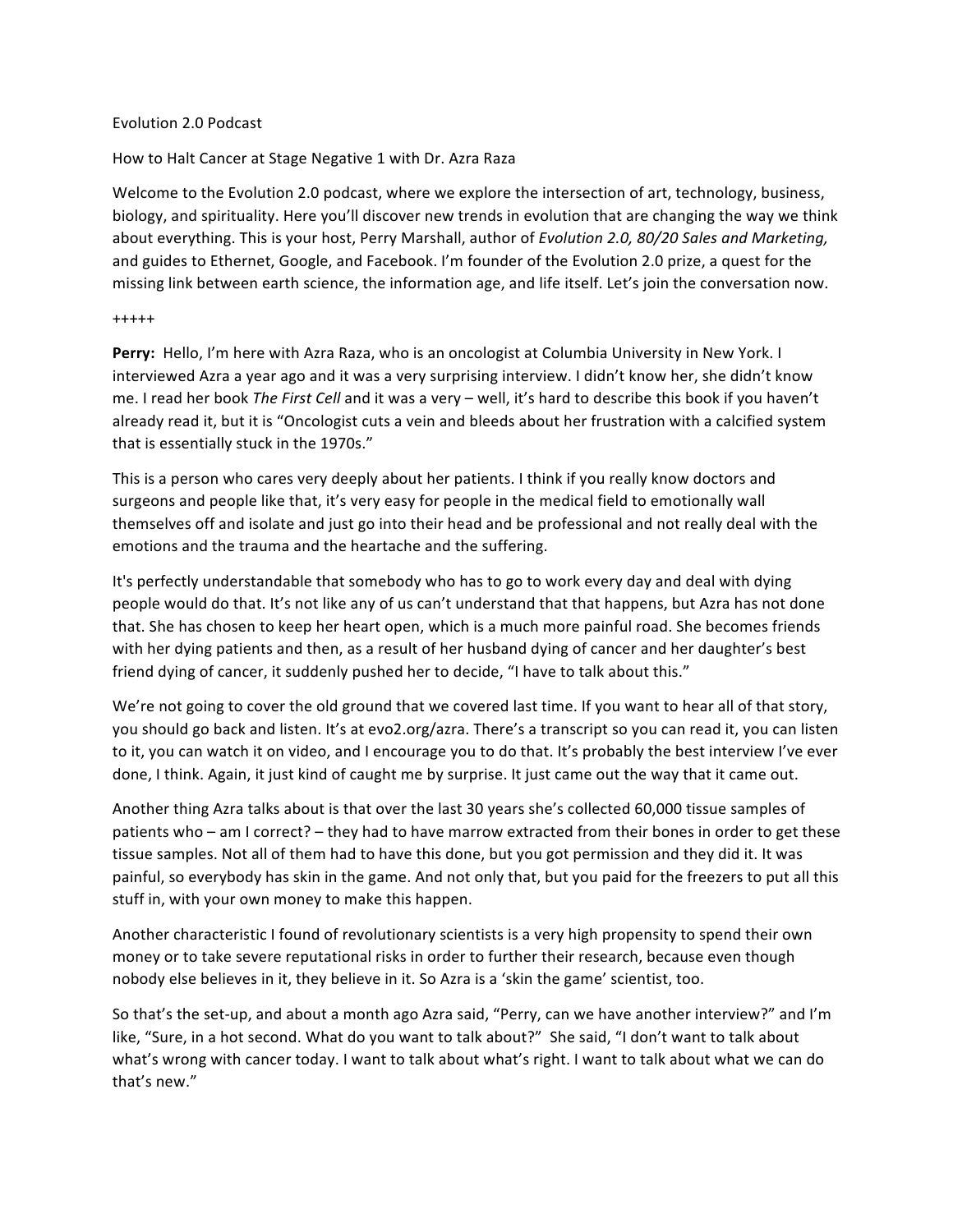Just before the interview went live we were talking about  $-$  "If we really have a good model, if we really have a good theory, we don't need a platoon of PhDs from Caltech in order to understand it. We ought to be able to explain it to a high-school dropout." I was like, "Okay!"

So I have an idea, but I don't really know what she's got today. She's got a PowerPoint and she's got some videos. Azra, you have the floor.

Azra: Wow, what an introduction. Perry, you never let me down. You always outdo yourself and you have managed to intimidate me with those wonderful prominently-displayed 80/20 and Evolution 2.0 books – my favorite books. I'm a big admirer, as you know. You are one of the most unusual people I've met, really. We haven't met physically yet, but I feel like we're old friends.

I think one of the most important things you said just now is about our connection to the human angle in all of the conversations we have. I have tried to look at everything regarding cancer through the prism of a patient's anguish. My working principle comes from Emily Dickinson. "Surgeons must be very careful when they take the knife, for underneath their fine incisions stirs the culprit – Life!" That's what we're talking about.

I asked permission from Perry to share a few slides with you to show you the kind of different models that I would like to present today regarding cancer.

Until now, causes of cancer are some hereditary susceptibilities like BRCA1 or 2 genes causing women to be susceptible to breast or ovarian or uterine cancer, or some pathogens. Hepatitis-B virus can cause liver cancer. Of course, exposure, everyone knows, can cause cancer. But with all of this, it only accounts for like 20% of all cancers, so where are the other 80% coming from?

The current working theory is that, "Oh, it's these spontaneous mutations." What are spontaneous mutations? Every time one of our bodies' trillions of cells divides it has to double its DNA, and the DNA enzyme can make copying errors, which is a mutation. These mutations start to build up as we age because more and more cells are dividing.

The current idea is that these are spontaneous random mutations that build up, and eventually cancer is a disease of old age. That's where they have become numerous enough, or by chance one of the mutations happens. DNA copying error means that the double strand of the DNA has to open up and a preliminary machinery of proteins will walk down and add the complementary bases, and it can make a mistake. One mistake is all it needs, and the mistake is called a mutation.

I'm basically challenging this model, first of all. It is not a random mutation.

Perry: No, it is not!

Azra: I'm saying it's a deliberate response of normal cells to what? To stress. What kind of stress? What I just told you – infections, inflammation, autoimmune problems, toxins.

In the 1970s model it's a very reductionist approach, that a cell dividing makes a copying error and there's the DNA mutation now, right here. Then this is accompanied by giving a growth advantage to this clone of cells. They resist, they keep dividing, they lack growth control, they make new blood vessels, invade and go to other organs. These are the six hallmarks of cancer that have been proposed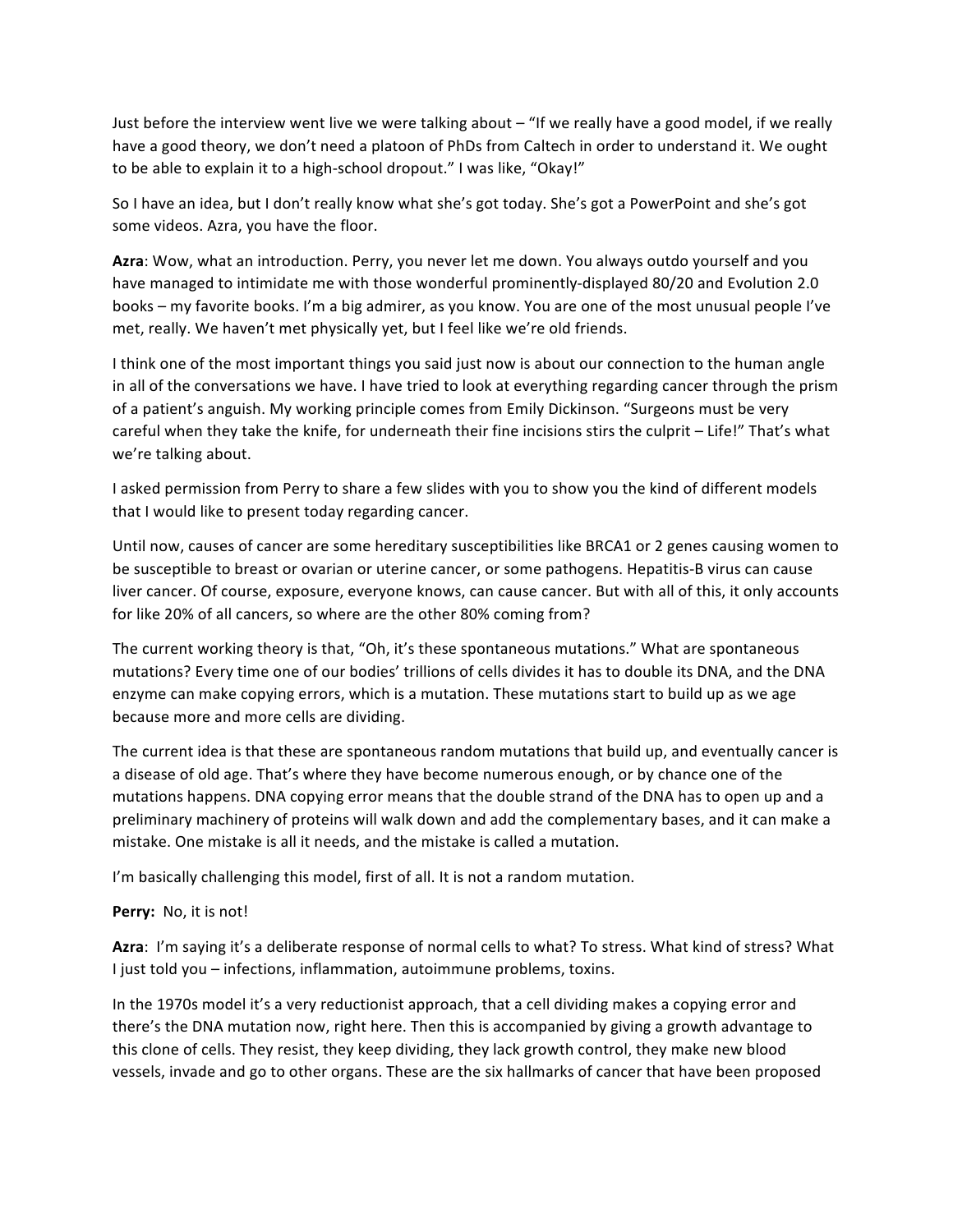by Weinberg and Hahn. These have now been increased to 12. Then Henry Henk takes this apart in his beautiful book, showing they can keep increasing. They're up to 18 now.

The whole idea of treatment, Perry, so far has been the reductionist strategy to simply retrace our steps back to that first mutation, and then use a magic bullet to target that mutation. This reductionist strategy turned out to be an unmitigated disaster because it worked in a couple of cancers early on  $-a$ chronic myeloid leukemia, acute promyelocytic leukemia, but those are exceptional things. Cancer turns out to have thousands of mutations.

I just want to show you in the form of a Darwinian tree. A normal cell divides into 2, gets a mutation, gets a growth advantage, and every time it divides it gets more mutations. It's capable of picking up more and more, so by the time we are diagnosed with cancer we're somewhere up here with thousands of mutations in the cells, and we are trying to target it with one magic bullet that's going to attack one of these mutations.

Wouldn't it be better to go here? That's the whole concept of early detection.

Another thing I wanted to do, Perry, is something I appreciated that Denis Noble said, that artificial intelligence can never compete with cellular intelligence, because in the cell there are a trillion molecules that are floating in a liquid medium. I want to show you just 10 seconds of this video. [video plays]

Basically the idea is that this is all happening in one cell. There are a trillion molecules floating and exchanging information. We're trying to replicate that on a solid silicone chip.

**Perry:** And not only that, a chip with one input and one output!

Azra: Yes! I would love for you to comment on this and tell me where to go.

Like you said, I started by studying acute leukemia. I went to study pre-leukemia because I thought things would be simpler and I could intercept these patients from developing leukemia. At least the one good thing it did for me is I started to collect tissue on my patients and now I have over 60,000 samples. They are longitudinally obtained as patients go from pre-leukemia to leukemia, or die of their MDS.

The tissue repository is supported, of all things, by patients. They want to give me money and I said, "No. Contribute to the tissue repository," and they do generously. It costs \$1 million just to maintain the repository.

**Perry:** What? I didn't know that. \$1 million per what?

Azra: Per year, because look, I have to pay for the space I'm occupying for all these freezers, maintenance of freezers, and constant addition of new samples. From the moment a bone marrow biopsy tray is opened up, Perry, I pay for everything because they say, "Oh, you're going to take extra tissue for your research, then pay for it." I have to pay for every single bone marrow I do, the runners who carry the sample to the lab, people who separate cells – it's very expensive. That's why no one does it.

I can do it because I held my first fundraiser when I moved to New York in the home of Hugh Jackman. He is so supportive of our work. I mean there are people who step up to help in these things. I'm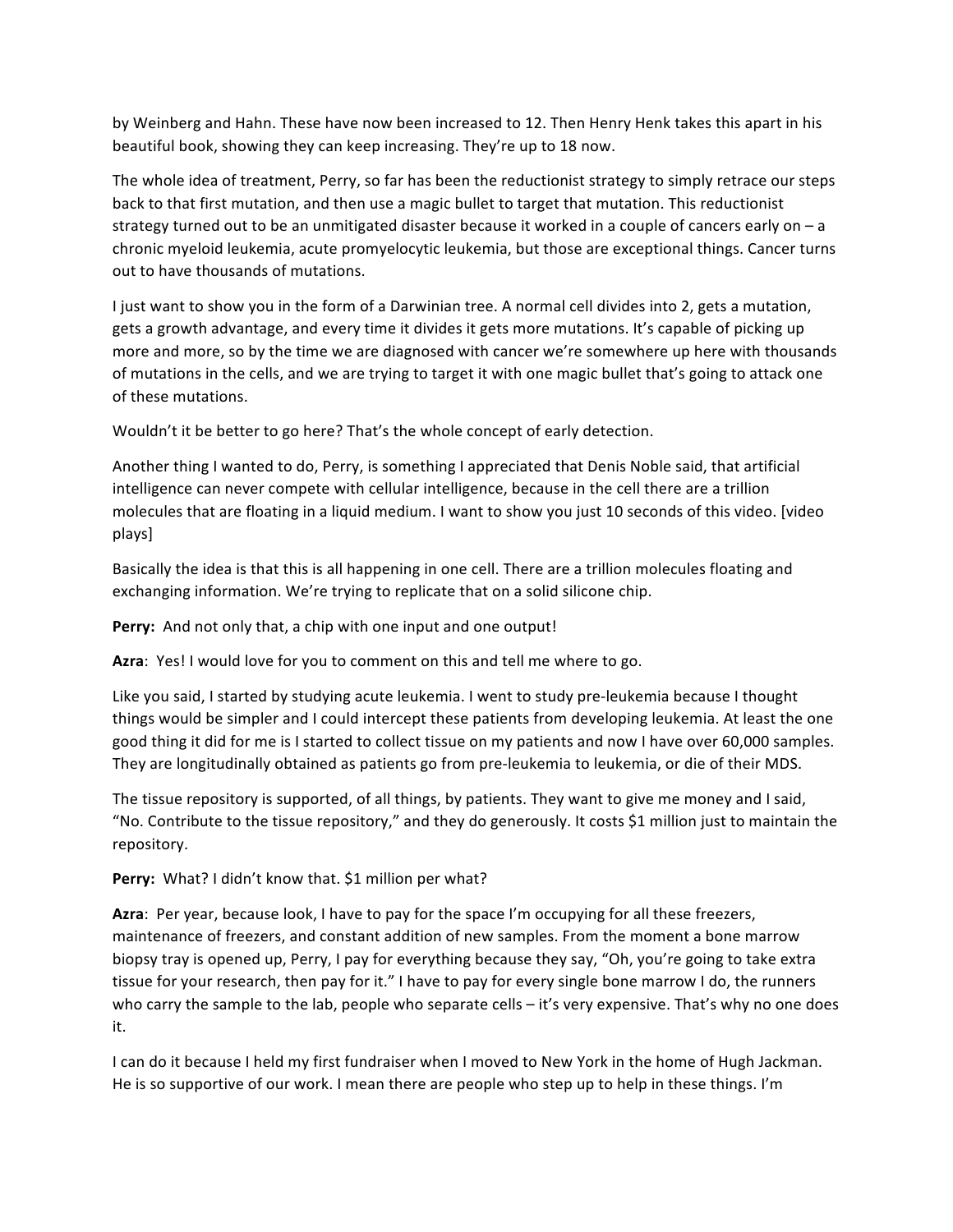basically supporting the entire tissue repository for all these years based on philanthropy and money I've raised from all over the place. No government institution - nobody supports this kind of thing.

**Perry:** Azra, everybody's got this stereotype of, "Oh, you're a rich doctor from New York City and you probably have a house in the Hamptons or something," and Azra is making friends with Hugh Jackman and doing fundraisers in New York City so she can spend \$1 million a year to freeze tissue samples.

I was sort of wondering vaguely, and I sort of knew that you had this thing and I thought, "I don't know, it probably costs a few thousand bucks a month for all those freezers. Where do you put them? Do they have an uninterruptible power supply with generators and stuff?"

But \$1 a million a year, and you didn't tell me this? Oh my word!

Azra: Yeah, it's a lot of money. That's why nobody does it. I'm the only single investigator in the world who has collected all these tissues, and I know, Perry, that no one appreciates it now. Only after I'm dead and gone will somebody realize, "Oh yeah, she was the one who did this. Nobody was doing it," and I've been doing it since 1984. It's not just today.

The kind of longitudinal retrospective analysis we can do is so unique. Not a single cell is contributed by another oncologist. Like you said, I do every bone marrow myself with my own hands, and draw the blood myself, and do the buccal smear myself for germline control.

**Perry:** You need to now explain why this is useful and what we can do with this. I don't want to sidetrack you too much, but you've got to explain the medical research significance of this.

Azra: The most important thing, Perry, is how do you study cancer? You can try to make models of cancer, try to grow cancer cells in the lab to study them, but they die. So then people started studying cancers in animals, but that has been an unmitigated disaster because those kinds of models have nothing to do with humans.

That's why 95% of the clinical trials that we bring, the drugs we bring from such models to the patient's bedside, 95% fail outright, and the 5% that succeed should have failed because they're only prolonging life by a couple of months for 20-30% of people by and large. Now, there are a few exceptions. That accounts for a few thousand patients that are helped by those things out of 1.8 million newly-diagnosed cancers every year.

I don't want people to go home thinking negatively that I don't think any progress has occurred. No, tremendous progress has occurred in understanding the biology of cancer, but very little in terms of improving treatment. I think the only way to improve it will be by studying human tissues.

You know what Norbert Wiener said in 1940? "The best model for a cat is another cat, preferably the same one." We know, Perry, that if you eat ice cream and I eat ice cream, you may put on 10 pounds and I put on nothing because my microbiome is different than yours. It's metabolizing things differently. It metabolizes drugs differently. It responds to cancer differently.

Given that we are such individuals really in our responses to things, we have to think the same way, "preferably the same cat" kind of approach, and that we can do by examining this spectrum of these patients as they progress in the natural history of their disease. We trace our way back to the very first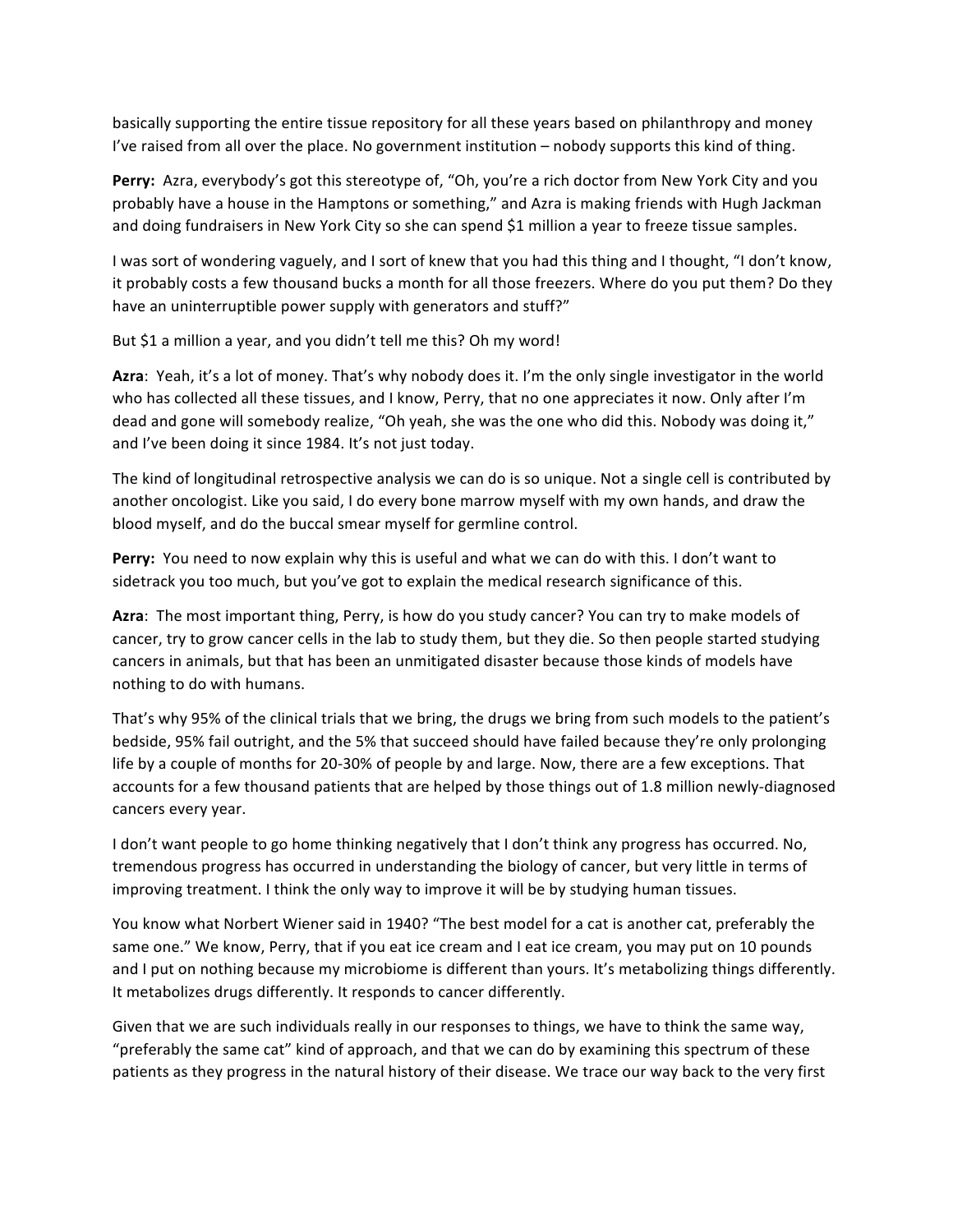cell and then ask the question, "Why did this person who was perfectly healthy even get pre-leukemia? What is unique?"

My approach that I'm going to show you now will make it possible to do it just with 10cc of blood. Sitting at home you should be able to detect whether you have early steps of cancer or not.

The problem right now is that cancer is a silent killer. A 1-cm tumor has 3 billion cells, and a 0.1-mm tumor already has 300,000 cells, so how am I planning to find the earliest cell? How do you find the first cell?

**Perry:** This is a very big deal because if you can find that one needle in a haystack as soon as it happens, it would be very, very easy to fix it, right?

Azra: Yes, exactly. That is the point. The problem with our screening methods like mammograms, PSA, Pap smears, and colonoscopies is that they only detect, at best, Stage 1 or 2. I'm talking about years before Stage 1 and 2.

**Perry:** So Stage .1 or Stage .01? Is that what you mean?

**Azra:** I'm saying the first cell.

Perry: So Stage .001 cancer.

Azra: No, even pre-cancer. I'm saying the earliest changes that would lead to cancer and formation of the first cell, and I'm saying it's a natural evolution of what we have been doing, is to go to the next step and go really early, which means even pre-cancer. In fact, monitor wellness to detect the disease perturbed changes, and diagnose illness before it becomes clinically apparent.

One way we can do it, Perry, is very interesting. To catch the first cell you simply have to look into blood. Use blood as a window into looking at changes in disease. One of the things everyone must realize is that in fact the earliest formation of cells for cancer start being shed into the blood, and they can be isolated by size because they're larger than blood cells, which are the smallest cells in the body. You can use a 'coffee filter' technology. They get trapped on it, and smaller cells go through.

My very wonderful colleague, Patrizia Paterlini at the Pasteur Institute developed this machine called isolation by size. That's what it looks like. The idea is that some very large studies have been done looking at people at high risk of cancer – for example, heavy smokers who already have COPD. You do a liquid biopsy, which simply means 10cc of blood, and pass it through this Iset machine which isolates by size. Imagine, Perry, you can detect one cancer cell from 50 billion normal cells.

### Perry: Wow!

Azra: And this study was published in 2014 with lots of patients. I want to show you just one patient from there. He's a 54-year-old male, heavy smoker, COPD. They do a liquid biopsy on him in 2009 and what do they find? A giant cell. In fact, 47 circulating giant cells like this. Compare this giant cell to the size of the normal blood cell. Now you know what I'm talking about. Clearly he felt okay.

The oncologists saw this and they said, "Sure, this is cancer. Where's the lung cancer?" All kinds of things are being done to find lung cancer like CT scans, but nothing is found for four years. Then a CT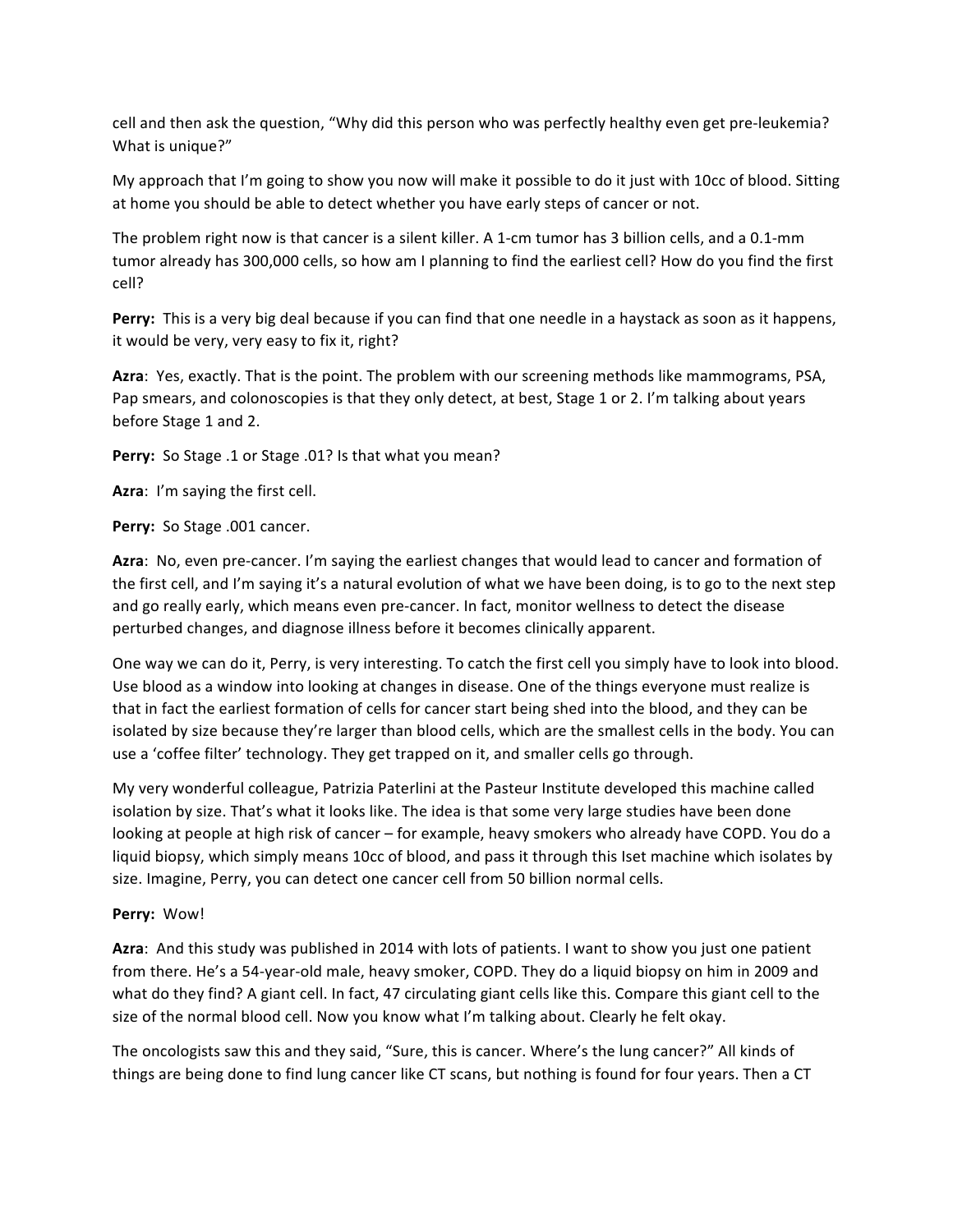scan detected a tiny tumor. This is removed and the patient who had invasive cancer but Stage 1A is cured for nine years now, Perry.

What it showed was that the first cell could be detected four years before the actual cancer appeared on the CT scan. See what I'm talking about?

**Perry:** Go back to that giant cell. I've got a question. This cell, you said it's not quite actually cancerous yet?

Azra: No, I didn't say that. I'm going to show you. Hang on.

The first thing to notice is that these cells can be detected before the tumor arises, four years before. They are giant in size and they have many copies of chromosomes because they have multiple nuclei. Giant cells were never detected in a normal sample, and they ran like hundreds of normal controls, so if there is a giant cell in the blood, there's cancer somewhere.

Now, what are these giant cells? They were described first in 1858 with beautiful pictures, but they're so rare, Perry. They lie on the side of thousands and thousands of cells. There will be one giant cell in the corner. People just kept dismissing is by saying, "Oh, that's a dying cell."

Then many people started noticing that after we give chemo and radiation to solid tumors like lung cancer and pancreatic cancer, then they relapse after a while. When that relapse is occurring you see a lot of giant cells.

I want to show you now a video, but first let me explain the video. Ken Pienta, the brilliant head of the urologic oncology program and prostate cancer program at Hopkins – and you know him very well, of course, Perry, but just wanted to say it for the audience – he developed his amazing technology. You inject prostate cancer cells here and they go and land into these little diamonds, one cell at a time, and start growing there. Then you inject a drug from the other end, but the drug is injected at a gradient of concentration that goes from high to low, which means the concentration of drug is highest in this area, for example.

This is Ken's movie. I just want to share it. Of course it's all available on YouTube. You can watch it. I want to now focus on this tiny area at the right lower bottom and take you to the next slide and show you what happens.

The highest concentration of drug was around here. These prostate cancer cells start dying, and now you see that the area becomes pretty much black compared to this diamond, for example. You can see that. You suddenly see the appearance of these rapidly moving giant cells that start coming, and very soon, Perry, what you see is something never seen before, that these giant cells start birthing smaller cells.

All these smaller cells start coming from the giant cells, and before you know it this whole area now start getting filled up more and more with the smaller cells, and the giant cells go away. Now this whole tumor has come right back. You see what I'm saying?

**Perry:** Actually I probably didn't completely understand that. Maybe the last 30 seconds I'm not sure I was completely following about the giant cells coming back.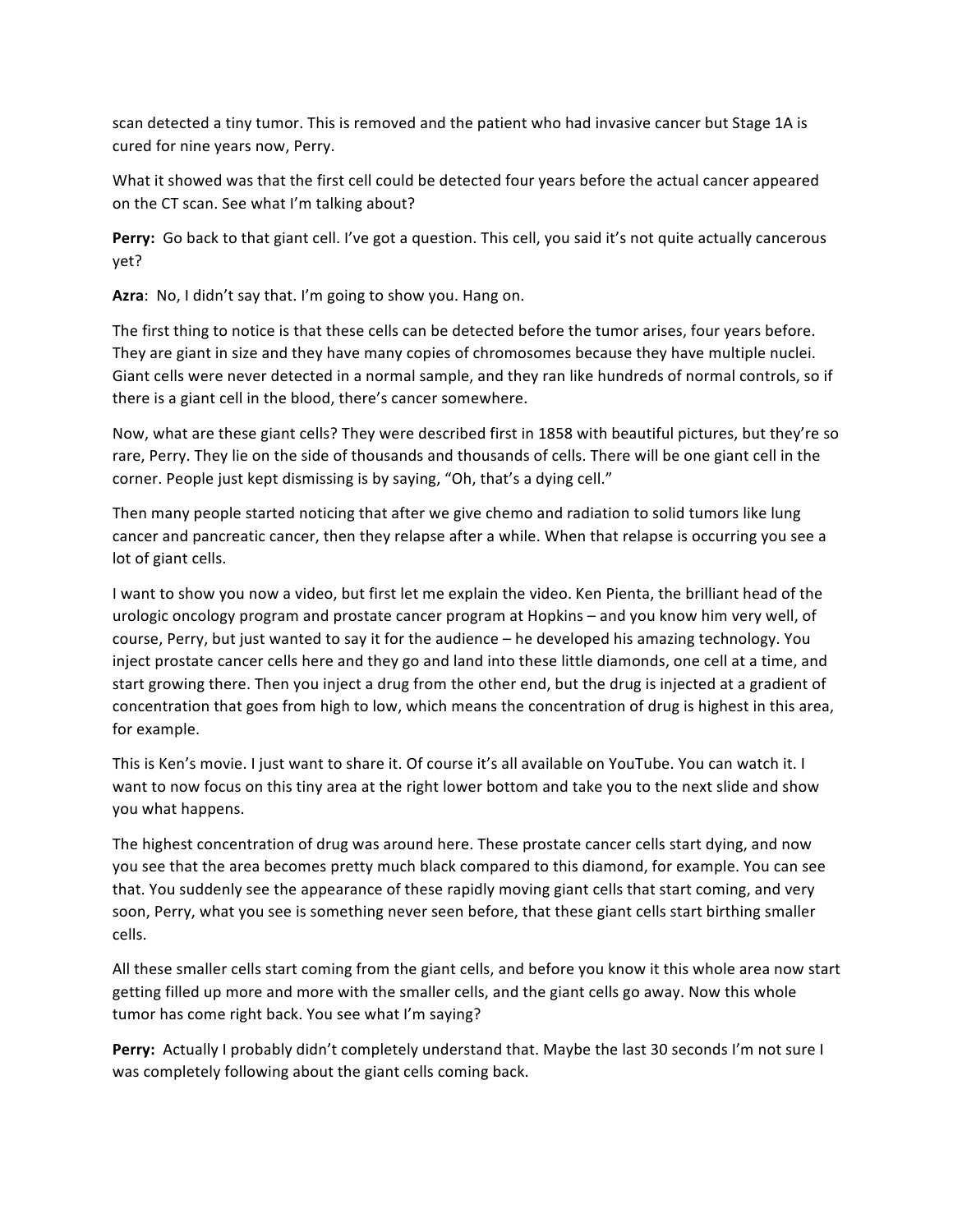**Azra:** I'm going to show you another picture about explaining it. Basically I'm saying that these polypoidal giant cancer cells – polypoid simply means many nuclei or many copies of the chromosome. Giant cancer cell formation happens because when a normal cell divides into two, it doubles its DNA and chromosomes and then the nucleus divides into two and then the cell divides into two.

If there is a cell, Perry, that is a normal cell that is being stressed – what's stress? Infection, inflammation, some kind of toxins in the environment, which are going to kill the cells, so a normal cell will receive a signal – fight or flight. Either you develop a strategy to survive this swamp or this poison, or you're going to die.

The way giant cells are formed, giant cell formation is a normal response to stress. In two ways they're formed. First, and this will explain your question, the first way is that the cell will keep doubling its DNA but the cell won't divide. The nucleus will divide and the cell becomes larger and larger and now has many nuclei and becomes a giant cell, but it doesn't divide. Why? Because it's kind of hibernating.

The most vulnerable part of the cell is when it's undergoing mitosis, when it's actually dividing into two. That's when they get killed. They're most vulnerable. So these cells just divide the DNA but they don't undergo mitosis, which means the cell doesn't divide.

Another way is smaller cells simply fuse together. Again from Ken Pienta, look at this movie. Concentrate on these two cells. These were prostate cancer cells that are given chemotherapy, and look what happens. They're under stress. You see how they've merged? Fusion. So that's another way. Basically, Ken has shown these huge polypoidal, which means many nuclei, large giant cells – compare them to the blood cell size. These are from metastatic prostate cancer courtesy of Ken.

So how come no one talks about these giant cells? Actually there are hundreds of papers. Jinsong Liu, Henry Henk, Ken Pienta, all these people have been talking for years about giant cells. It has been reported they appear after chemotherapy. My hypothesis is no, they don't appear only after chemotherapy. Giant cells are the first cells.

So what about leukemia? I'll show you a few pictures from my lab and then I'll shut up. We CRISPRd in a mutation, which is very common. 90% of patients have this mutation if they have a certain kind of MDS. We introduced this mutation through CRISPR in K562 cells, which are just leukemia cells growing in a Petri dish, already abnormal anyway.

But when we introduced the mutation it caused stress. Then we treated the cells with chemotherapy and it caused more stress, and the result both times was giant cell formation. These are the wild type cells growing happily. When we CRISPRd the mutation, see how many giant cells appeared. Again, they're happily growing. When we treated with chemotherapy, see how many giant cells appeared.

In fact, these giant cells are wild type, meaning normally growing, and then this is the mutated, K700E, giant cell with multiple nuclei, lots of chromosomes. Henry Henk calls it genome chaos, but to me chaos sort of sounds like the cell is confused. I'm saying no, this is a very well-conserved normal response. It's genome reorganization. Cells are finding strategies to survive the stress.

I'll just show you this beautiful picture from my lab. We fixated our camera onto one giant cell and followed it for days, and nothing happened until three days later. We saw it started birthing these tiny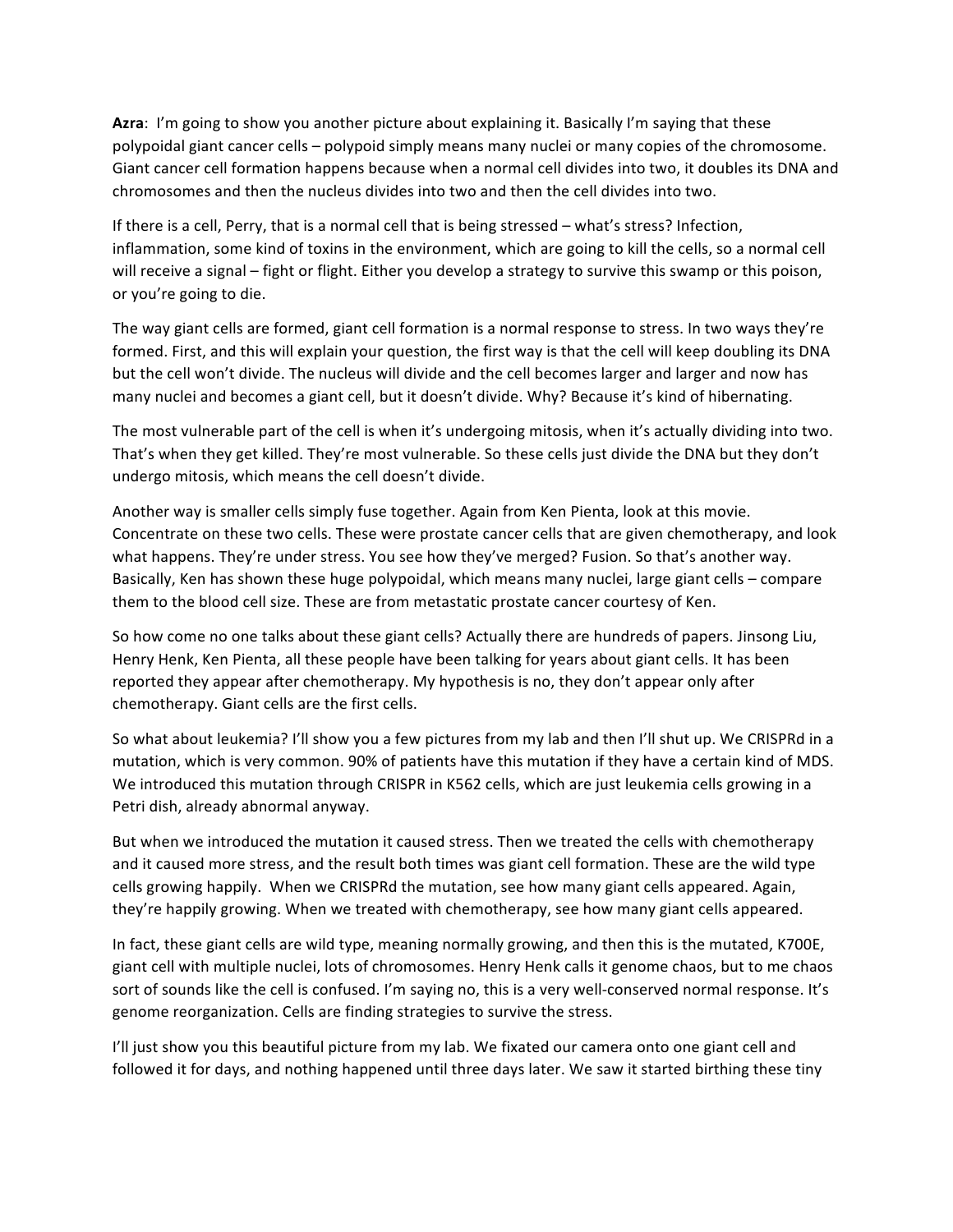cells. Jinsong Liu at MD Anderson calls it somatic cell pregnancy. Basically here you see many giant cells birthing these – they literally are getting pinched out from these giant cells.

Again from my lab. Look at one giant cell, Perry, and how many cells it's given birth to. Then after a few days, all we see are these small cells. The problem is this is where we diagnose cancer and we missed all the first cell business.

**Perry:** What are these small ones?

**Azra:** That's the real cancer. These are the ones that cause relapse of the disease. If you were looking at prostate cancer, these would be the prostate cancer cells, and they are the ones which are the small cells. They're not giant.

**Perry:** So it's like the giant cell is the queen bee and the little cells are the worker bees, and now it's swarming all over the place with worker bees and it's basically all over.

Azra: Yeah. And remember that the giant cell has many, many nuclei, so it can give copies of its DNA to be two mDNA now. Most of these kinds of cancers have just two mDNA.

So what is the new model? I'm saying that the first response to major stress is wholesale genome-wide aneuploidy, not genome chaos. I call it genome reorganization, but it's the same thing. It's the same thing that was proposed 100 years ago by Boveri and has been championed – and by the way, Perry, I covered this extensively in my book where I talk about the aneuploidy model rather than this reductionist one tiny mutation which is a random DNA copying error. No, I'm saying absolutely not. That model we have been working on for 50 years and it hasn't helped. It's time to change the model.

Basically it's a conserved response to stress, and recurrent genetic mutations that we are obsessing over all the time  $-$  sequencing, sequencing, sequencing  $-$  is a late step. Cancer is not due to DNA random errors. It's the result of a conserved response, and the gene-centric model has not proven to be correct.

A new model is proposed that first there's some kind of stress. We don't even look for that in patients with cancer. We're just so concentrated on the cell, but actually the cell is responding to some stress in the tissue around it. We need to study that.

Then cells are either fused together  $-1$  showed you the video from Ken  $-$  to ride out the stress, or they keep doubling DNA but do not divide. I showed you that. Giant cells are produced. If the stress goes away, giant cells go away. But if the stress persists, they wait silently until one of them  $-1$  in a billion will start producing smaller cells. That's why cancer is so rare, even though giant cell formation is not rare because tissues are being stressed all the time. Smaller cells are when we diagnose.

This is all shown in solid tumors by our colleagues. No one has looked at liquid tumors. What are liquid tumors? Leukemia, pre-leukemia, what I study.

I have had this machine, Perry, for 3-4 years and I've studied tons of patients, and I started finding these giant cells and they look exactly like solid tumors when you saw the first giant cell. I'm finding these giant cells all over the place now because I'm looking for them. You see the difference? You find what you look for.

This is the Kristen Walen paper, "Cell Cycle Stress in Normal Human Cells: A Route to First Cells." We can talk about this in a minute. I'm coming to my end. I published this paper about giant tetraploid cells back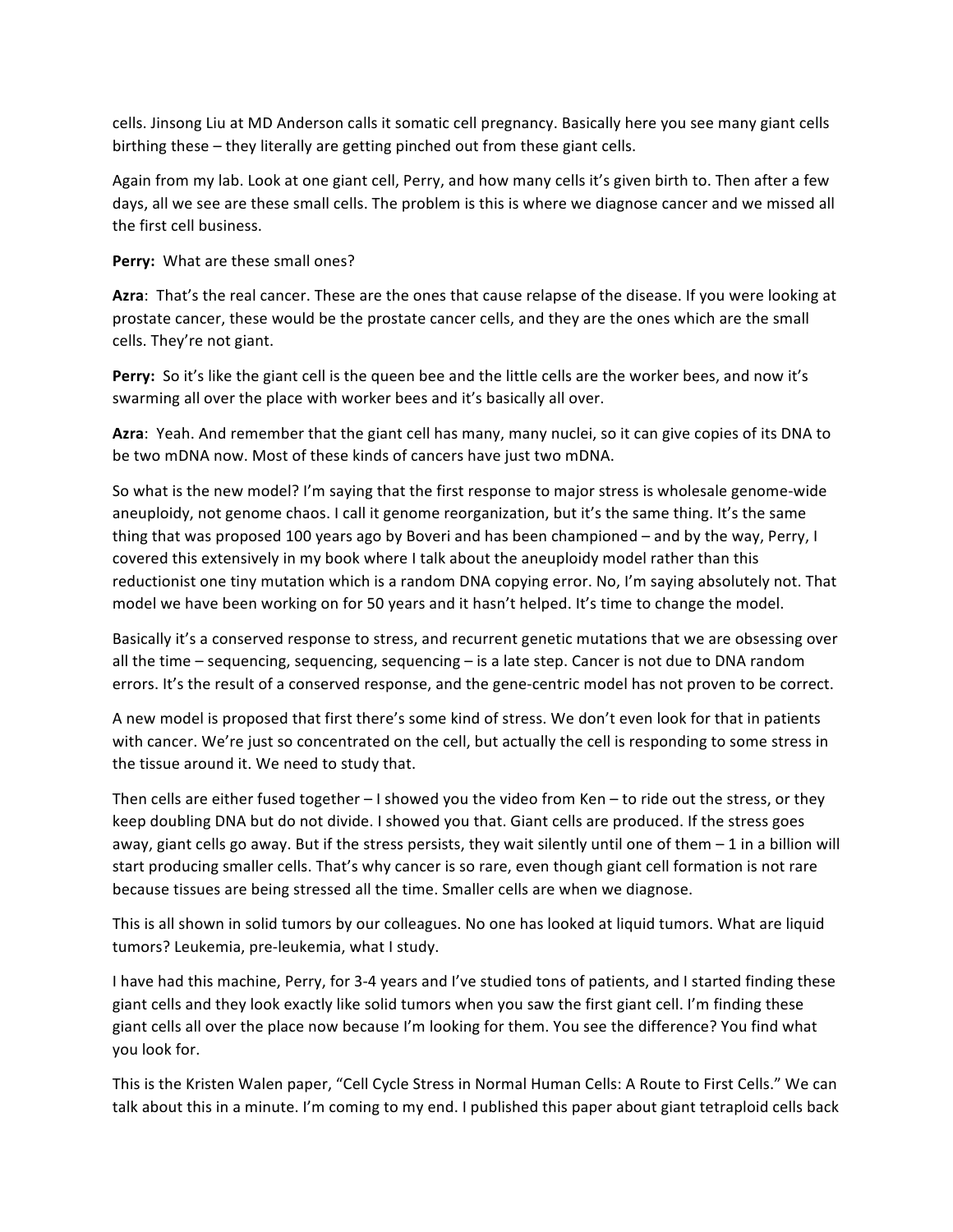in 1985, along with my late husband, Harvey Preisler, so no one can blame me for being a newcomer to the scene. I'm an old hat, I admit.

Now, it's important to get other people on your side, because otherwise lone voices die, so I built consensus by organizing The Oncology Think Tank and have 30 leaders from academia and industry. We had lots of meetings and we published an opinion paper, which was published in Scientific American in January, a couple months ago, and there are all these authors with me.

What is the idea? The idea is very simple. We need to screen for the first cell. Early detection is the name of the game. Identify a group of individuals at high risk of developing cancer. Who are they? Now, I don't want anyone to get scared, but 1 in 5 new cancers appear in a cancer survivor. Instead of getting scared, I think you should help find the first cell so that we can prevent it from happening. Do the math yourself, Perry. If there's 1.8 million new cases which will be diagnosed in America this year, 350,000 will appear in a cancer survivor.

All these eight institutions are the major institutions in the country. MD Anderson alone sees 80,000 cancer survivors a year. No one is looking at their liquid biopsy. Blood is all you need to see if we can find the first cell. Dana Farber, University of Chicago – these are the top institutions. We are proposing to have a First Cell Center for cancer survivors. Simply start a tissue bank.

All of us are seeing cancer survivors. How non-invasive can you get? Just 20cc of blood, saliva, urine, and feces every six months. 40,000 samples will be collected in three years. 5,000 to 8,000 cancer cases will appear. This is not recurrent cancer. It's not like someone had lung cancer and now it has recurred after three years. This is a new second cancer. That's what I'm seeing.

The best example is my own husband, Harvey. He had his first cancer at 34, survived it, and gets the second one at 57, which kills him. All we're saying is now you'll have 5,000 to 8,000 patients who have developed the second cancer, but we have all their samples. We can go pull them out, look at those captured giant cells, and basically we have to trap the giant cells and do the MultiOmics on the giant cells, the transcriptomics, metabolomics, proteomics, genomics – not on those tiny little cells the way we are doing, but on the giant cells.

And I'm saying that eventually the stress that is causing the giant cells to form – stress will change the metabolites and [inaudible 35:50] That's what we need to look at. What is the stress the organ is facing that it's making giant cells?

That's where I wanted to stop, and at the end I hope I have about two minutes to show this video about why I'm so invested in this. I can show it now or later. You decide.

Perry: Go ahead.

**Azra:** In my first broadcast with Perry we talked extensively about this young man, Andrew, who at 22 got diagnosed with a brain tumor which was 9 cm. It couldn't be removed completely so it means we knew from Day 1 that this poor boy's chances of surviving are 0.00. There's nothing we can do to fight this malevolent malicious enemy.

For me it was particularly important because Andrew was the best friend of my daughter since they started 8<sup>th</sup> grade. Andrew was not Scheherazade's boyfriend. Andrew was gay, and at 22 he gets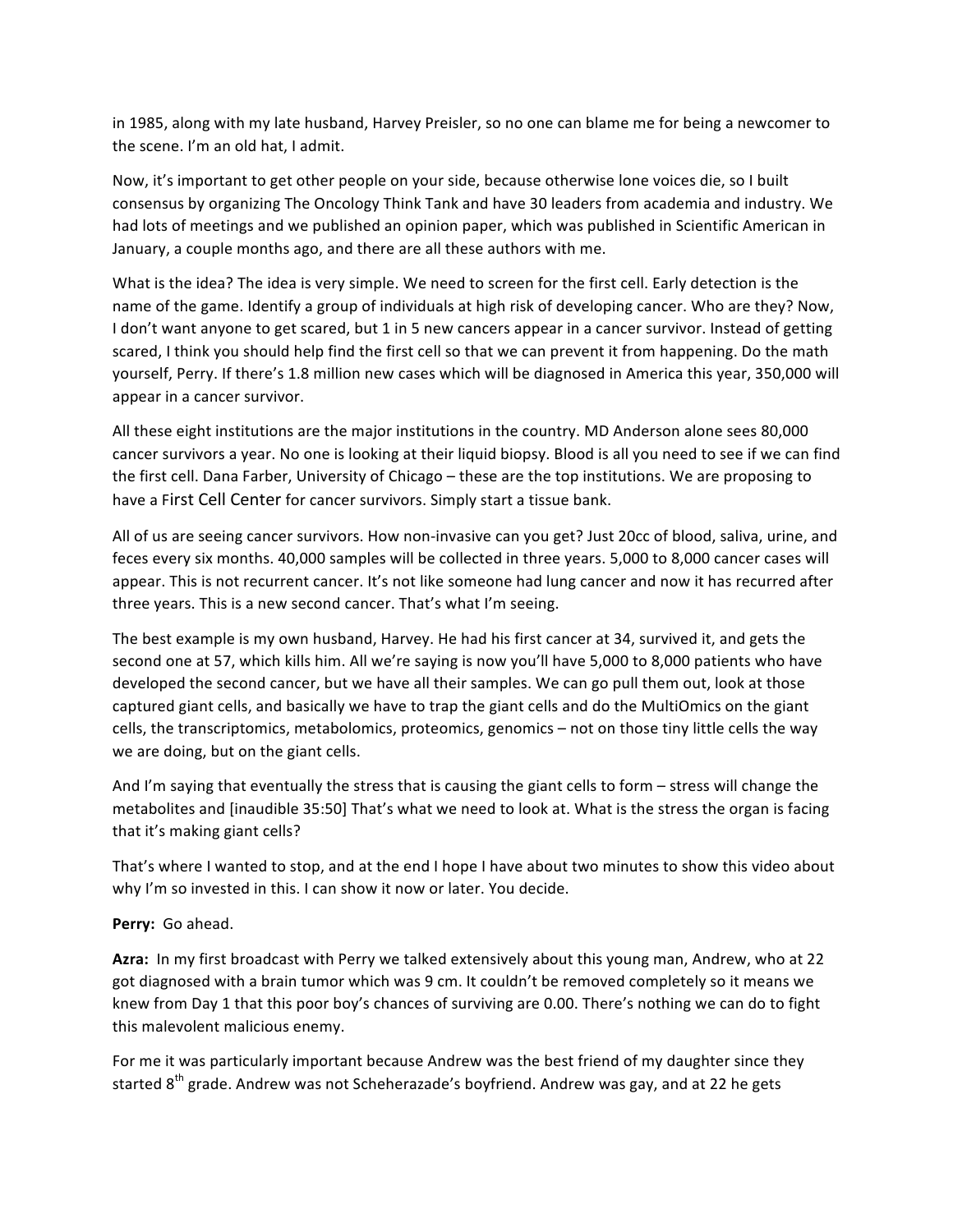diagnosed with this horrendous brain cancer, and then he died the most tormented, the most painful death possible at 23 years of age.

His sister, who's two years older than him, 25 years old, she put together this movie. I want everyone to see this. You know why? Because four years later, two weeks ago, his mother Elena, who's standing here with Andrew, her only son – Elena called me two weeks ago, Perry, and said, "Azra, you won't believe it but now my best friend has just been diagnosed with glioblastoma multiforme, the same tumor Andrew had, and it is extensive."

She said, "Azra, have you made any progress in the last four years? Can we offer something different to my friend?" How ashamed I felt. We have made zero progress since this poor boy died. Why? How many Andrews have to die? How many people have to die?

It's just about two minutes of this little video to remind ourselves that this is why we're doing what we're doing. This is why there's an urgency. This is why I ask all of you – and I'm so grateful to Perry for letting me speak.

[video plays]

# Perry: Wow...

So what do you think about your First Cell Center and its ability to help a person like Andrew? Does this apply to Andrew's cancer?

**Azra:** Of course, every cancer. And first let me say, Perry, how much I appreciate the few moments of silence you gave to the memory of Andrew. It means the world to me. Secondly, yes, I'm asking for so little. Eight credible institutions have come together to say, "We will give you all the samples of our cancer survivors, Azra. Let's do it. Let's make the Center."

Even if I'm proved wrong for everything I said about giant cells in my new model, let's say it's all proved wrong, we still have the samples. We'll find something new. And what am I asking for? A couple of million dollars a year for three years, and no one wants to give that. I don't understand, Perry. In this rich and affluent country, why am I constantly out there with my begging bowl? Why, when 95% of resources are being wasted on mouse models and all kinds of mindless research?

**Perry:** I had a therapist who told me, "An addiction is anything you lie to yourself about."

Azra: Very true.

**Perry:** I don't have any words that are adequate to respond to that little film clip. That was beautiful. Everybody knows some version of Andrew. I know a bunch.

Going back to something you said earlier, when I wrote *Evolution* 2.0 it's what I like to think of as a 'bottom of the swamp' book. You go as far down into the depths of a question as you know how to get, and you find something down there. What I found was that this random mutation idea is literally the biggest mistake in the history of science. As an engineer I could understand, "No, nothing works this way. How on earth did literally a million biologists and doctors get indoctrinated with this idea?" but they are.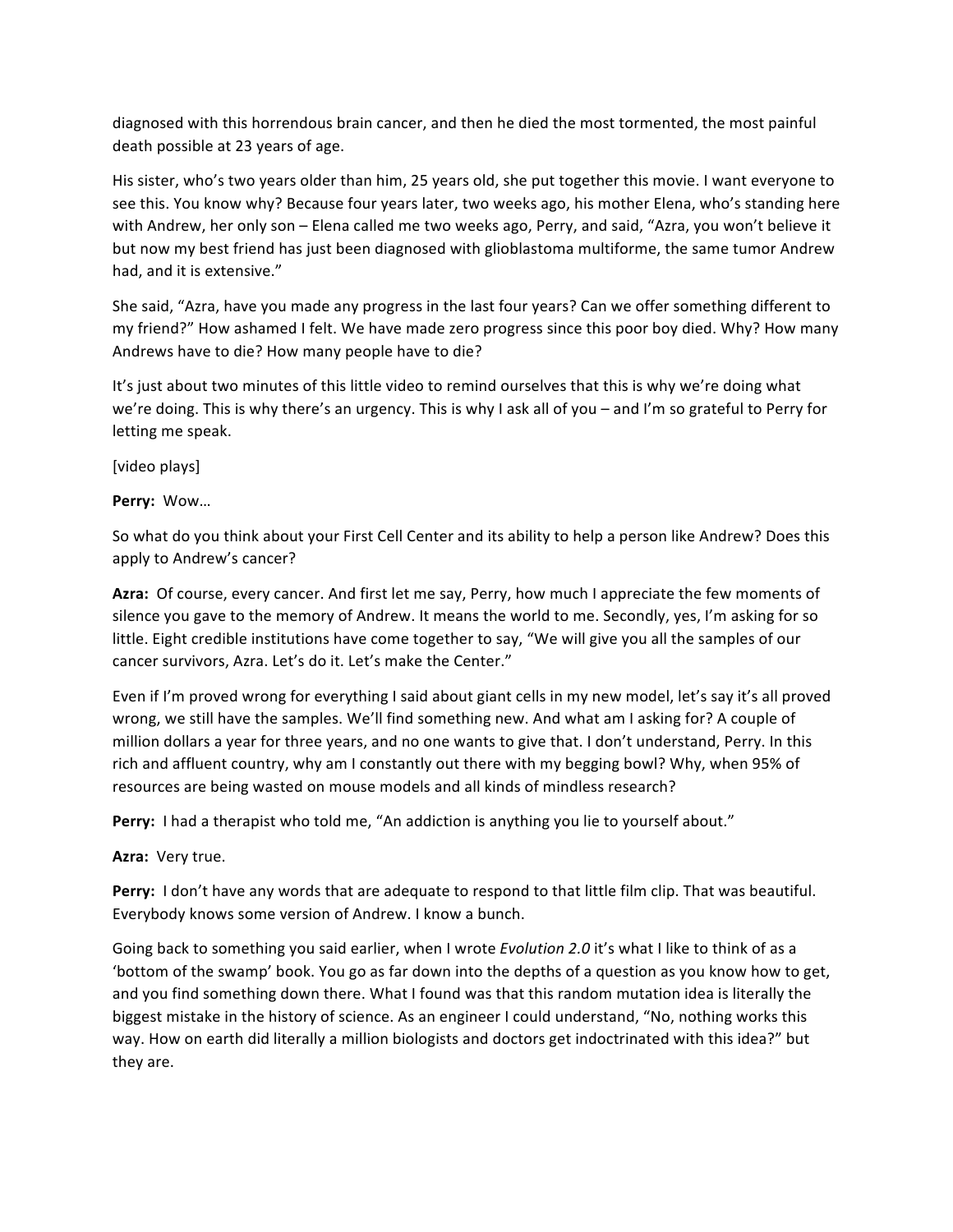I found that people actually started getting what I was trying to say when I started talking about cancer. I was like, "No, those cancer cells aren't just random. They're trying to figure out how to survive. They're smart." The word 'intelligent' has been banned from biology forever, but those giant cells are smart. All you're saying is, "I've got a coffee filter and I can find 1 in 50 billion."

So tell me if I got this right. I see a total 80/20 in this. The 80/20 I see is 20% of post-cancer people are going to get cancer, but only 20% of 20% of pre-cancer people are going to get cancer, so you've got an 80/20 just by picking the people that are coming back for their 6-month check-up. These people are four times as likely, or maybe more – maybe it's 16 times as likely, but they're way more likely to get cancer than the average person. So since we know this, every time they come back we want 20cc of blood and some saliva and stool samples. They're already coming into this thing.

By the way, everybody here doesn't know all these people you're talking about are members of our cancer and evolution group. I know all these people. I'm kind of amazed that I know all these people, but here we are. They're all willing to cooperate, and if we can get together a couple million dollars a year we can have the First Cell Center.

Now tell me if this is right. This isn't stage 0.001, this is stage negative 1.

Azra: Yes, that's the way to say it.

Perry: It's like, "You've got Stage -1 cancer, which isn't even cancer yet, so we call it a first cell. Mrs. Johnson, don't get scared. Don't get worried." I'm future-pacing this, so maybe two or three years from now. 

"Not only have we detected this, but we're actually starting to find some ways to reverse-engineer the stresses in your system that are causing this. We can nip this in the bud with some medical intervention right now, but we can also put you on a program to reduce your stress, like your pancreas is not happy right now, and your liver is not happy right now. With certain nutrition, or maybe you need to do mindfulness, or maybe you need to exercise, or maybe you need to forgive your ex-husband or whatever, but you're not going to get cancer. And if I have anything to say about it, Mrs. Johnson, you're going to stop doing the stuff that was giving it to you in the first place."

# Do I have this right?

**Azra:** You have it perfectly right. I'm going to copy you in my next talk.

**Perry:** I'm sold on this. I think this is great.

Azra: Thank you, Perry. As you said, it is a collaborative effort, but I have put out a bold model. Other people have been too cautious. They're saying, "Oh, this causes relapse in solid tumor. This causes drug resistance." I'm saying, "No, this is the first cell. Prove me wrong. Let's go prove me wrong."

Eventually what I want to do, and this can happen within two or three years because we'll have all the samples in two or three years  $-1'm$  not talking pie in the sky 10 years later, I'm talking now. What I want to come out of these samples is a very quick, very simple test from just the 10cc of blood, serum markers, metabolite markers, to show there is stress, what kind of stress, and for the first time, like you said, Perry, we will actually deal with what's causing cancer.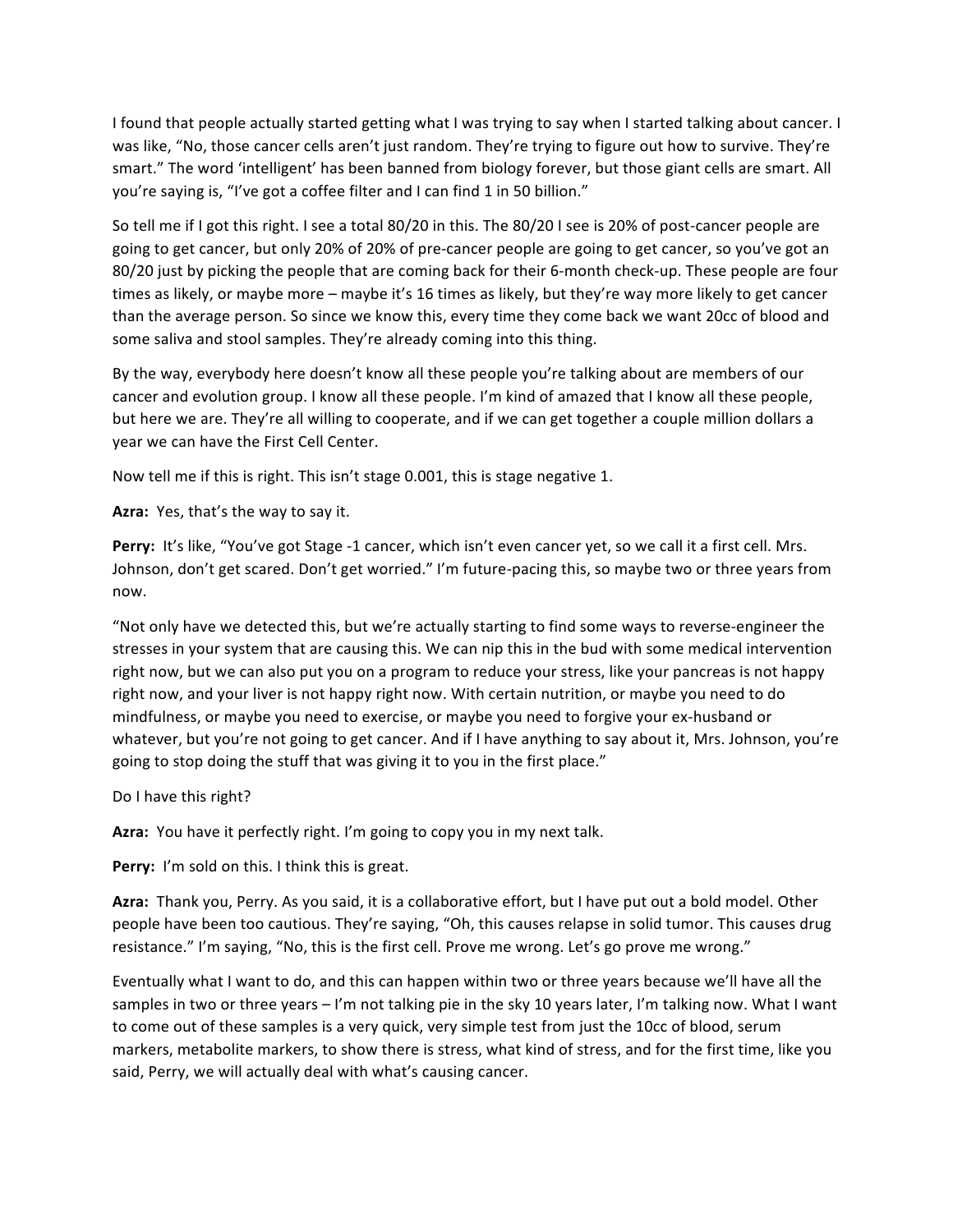That tiny little cell is not causing cancer. It's the stress that's forcing these cells to react badly. It's not random, for God's sake. You and I are soul mates in this, that we don't believe such an important issue in biology is random. I just don't buy it, and I'm the one fighting this in biology.

Perry: No, it's demonstrably stupid, but it has become the foundation of an entire field of science. It's also in viruses. That's a whole other thing. Virus macromutations aren't random either, but that's a whole other subject. This thing has tentacles that go everywhere.

What I'm thinking here as we're talking is you get your First Cell Center and you find, "There's 100 causes, but these are the 12 most common that are like  $\frac{3}{4}$  of everything, and we can put people on these 12 things." Then imagine if, as a result of this, we had a comprehensive scientific model of stress itself.

Azra: Yeah, the holistic way rather than the reductionist way. So much can be done with this whole model of facing up to reality and saying yes, there is stress. There could be internal stress in the organ just as a consequence of aging, because we're not handling garbage disposal in the tissue as well. Our immune system is a little less efficient and misses a few things, and there are mutations also contributing, but those mutations even are not all random.

I just can't explain and I don't know what made me come to you. I came to you, Perry, because I know that you and I think alike about these things, and you will provide me the podium to be able to say all this, because other people are even scared to let me speak up.

Perry: Right now we have an epidemic of cancel culture. There's social media and people getting banned. I look at this and I'm like, "This ain't new to me!"

In science, if you're friends with the wrong people, you're out. I've been watching this for a long time, and the evolution space I think is the worst. It's getting better, but 10 years ago it was hideous.

So here we are in cancer and the thing that impressed me most about you was that you got away with writing *The First Cell.* I was like, "So you didn't have to go move to an island off the coast of Newfoundland and get security guards? How did you not get taken out by the mafia for saying this?" I still don't know why you didn't get taken out, but the profession actually respected what you had to say.

So here we are, and we're calling out the elephant in the room. "This is not working, but..." And you're taking another stand, which you didn't really go into in *The First Cell.* You're like, "These giant cells, we can detect them. We can figure out the stresses. We can nip Stage -1 cancer in the bud and we're going to do it. All we need is a platform of people that will listen to us. And guess what – the NIH is not going to fund us, and NSF is not going to fund us because there's too much legacy stuff."

This has all kinds of parallels in business, Azra. Entrepreneurs totally understand this. Think about it. IBM should have led the world with PCs, and DEC should have done it before them, and they didn't. And the taxi industry should have come up with Uber, and they didn't. And the hotel industry should have come up with Air BnB, and they didn't.

Reform never comes from the inside. I know this, my friends know it, my colleagues know it, and we expect it because when you have a business – think about it. I sold my car three years ago and I take Uber. For me it totally makes sense. In fact, it's less expensive and I can get stuff done while I'm going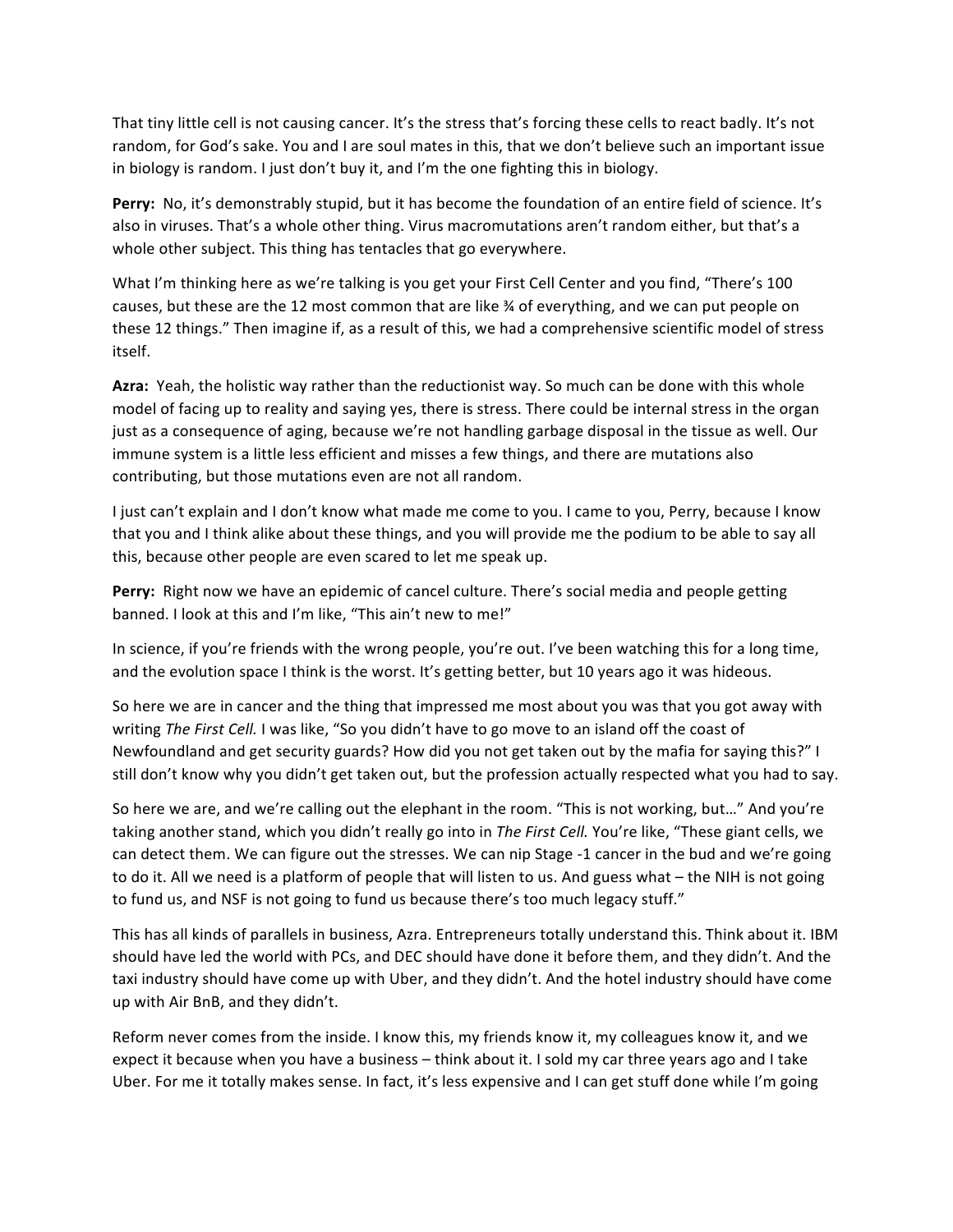somewhere. I can type on my computer, I can read a book, so I'm much more productive. Now, I would never, ever, ever have sold my car and taken a taxi. The pie is 10 times bigger now.

Think of Uber Eats in a pandemic. That's been a big help for restaurants and people who want to eat a pizza and can't go to a restaurant because all the restaurants are closed. Look at that. The taxi industry would have never come up with it. Why? Because they're making too much money on the old model, and the new model kills the old model before the new model becomes 10 times bigger.

This is the problem the cancer industry is in. I've had this conversation with 50 people. Chemo costs \$60,000. Let's say we come up with a cure for cancer that costs \$6,000. What's the new wing of the hospital going to do when their \$60,000 upsell becomes \$6,000? How are they going to pay their bills?

Azra: They'll have meditation centers to reduce the stress.

**Perry:** Right, but meditation centers don't cost \$60,000, right? So this is where we're at, and it's going to take outsiders to do this, and Azra is asking for money. We need generous philanthropists, and the philanthropists are going to be outsiders.

There's people that are going to watch this video and they can stroke a \$1 million dollar check without breaking a sweat, and they're probably going to do it because their wife died of cancer two years ago and nobody could do anything, and they watched her get down to 86 pounds and all of that dreadful hell. They're like, "Yeah, I'll do anything to fix this, even if might not work, so here you go."

So how do we get in touch with you and how does this work?

Azra: I can't tell you how much I always feel deeply moved talking to you because, Perry, in the final analysis really people are dying right, left, and center. I'm glad you always keep bringing that up. It's your friend whose wife died, or my cousin who just died. It's got to stop somewhere, so I'm very moved. Thank you so much.

The ask is very little. I'm asking everybody to guide me how to raise this money and support all these institutions. It's just to collect the samples. Once we have the samples, you see I want to capitalize. I want to bring capitalism to early detection. We set a new goal and we finally incentivize that goal, and everyone and their grandmother will want to rush that way. How do we do it? You tell me. You're the chief in this.

**Perry:** I've got a couple of thoughts here. Anybody who's a science geek will know the term 'emergent property.' An emergent property is like it would not be obvious if you were studying water molecules and you didn't know anything about water that if you have mist in your refrigerator it's going to condensate into a snowflake, and that every single snowflake will be different than the other ones.

Well, guess what? The snow and the trees and the mountains  $-$  that's an emergent property of water getting cold. It's like you create a set of conditions and something completely new happens.

This happens in business all the time. I just described it with Uber. You start with, "What if a taxi was just an app and anybody could be a taxi as long as they had an app? What would happen?" It's really hard to fast-forward five years and figure out, "What would happen is they come up with this thing called Uber Eats, where the people with crappy cars that you don't really want to ride in can deliver pizza." Then a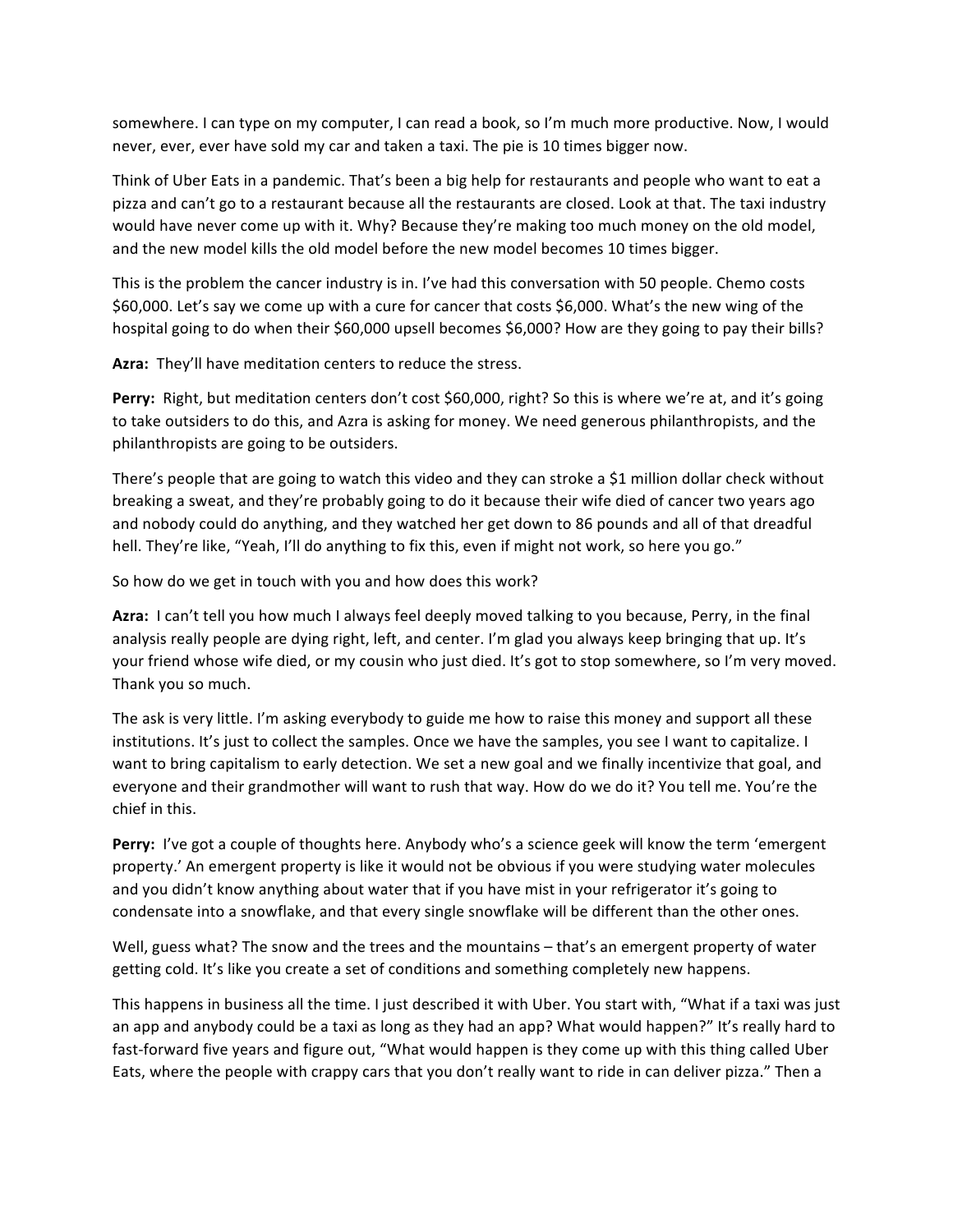pandemic comes along and then this becomes the only way for a restaurant to survive. That is an emergent property. Nobody can roll the tape and quite figure that out before it actually happens.

Apps are an emergent property of a cell phone, which is a combination of the internet and microprocessors, so this is how it always happens.

If you go, "How is the medical industry going to survive if we can just detect cancer and prevent it from happening? What are we going to do with all these people and these facilities?" Oh, trust me, they'll find something useful to do. There's not like any lack of problems in the world, but you may have to take all that biology and genomics and chemistry and go apply it to something else.

But what would happen if we knocked out cancer and we weren't spending 5% of the Gross National Product killing people with chemotherapy? Then what would we do? Trust me, something really great. People just have to have the faith to do this.

I'm going to jump the gun a little bit. You barely even know anything about this. In December I formed a 501c3 called Science Research 2.0, and we fund cancer research and science research that the traditional academy won't fund because it doesn't fit the old models.

I had a scientist tell me, "I hate applying for funding at NIH and NSF and the government. Here's why. I tell my grad students, 'Do not let on that we're doing anything revolutionary, or we won't get the money.'" It's just like give Homer Simpson the donuts and the revolutionary stuff is just going to have to hitch a ride. He goes, "I prefer getting money from private sources instead."

Azra, when I talk to my friends they all understand what I'm talking about. They don't have any difficulty. Everything I'm describing to you, this is their life experience. They know disruptors, and nobody wants a disruptor. To us, maverick is a cool word. In medicine, maverick is like a crazy person. Yeah, we're crazy, and so was Einstein and so were the founders of Google and so was Bill Gates and so was Steve Jobs. They were all crazy. Azra, you're crazy and you're going to change the world, or we're going to at least bet on it. I want to help you do this.

If you want to fund Azra's project, email evolution@evo2.org and we'll figure it out. John Correll is the new CEO of Science Research 2.0. He's been helping me with this. Actually, I've got a bunch of entrepreneurial friends that have been helping me with this, and this has to happen. I didn't know I was going to be saying this. I'm going to have to call John like, "John, guess what? We have a new project!" but let's see this thing happen, because this totally makes sense.

This is totally right now in the fairway of what we believe in. I've been studying evolution for 17 years. I've been studying cancer for one year. This lines up with everything I've seen, and everything that the cancer and evolution group has been saying, and it's time for a change. Let's have the revolution.

The Martin Luther of cancer, Azra Raza, thank you.

Azra: Thank you so much, Perry. It's been a pleasure. I just want to add that everyone can also go to my website, AzraRaza.com, or The First Cell Center or just TheFirstCell.com, and you will have a Donate button, but send me a message. Tell me what to do and how to do this properly, just like Perry did. In such a short period of time you've given so many new ideas and laid into context what I'm dealing with really.